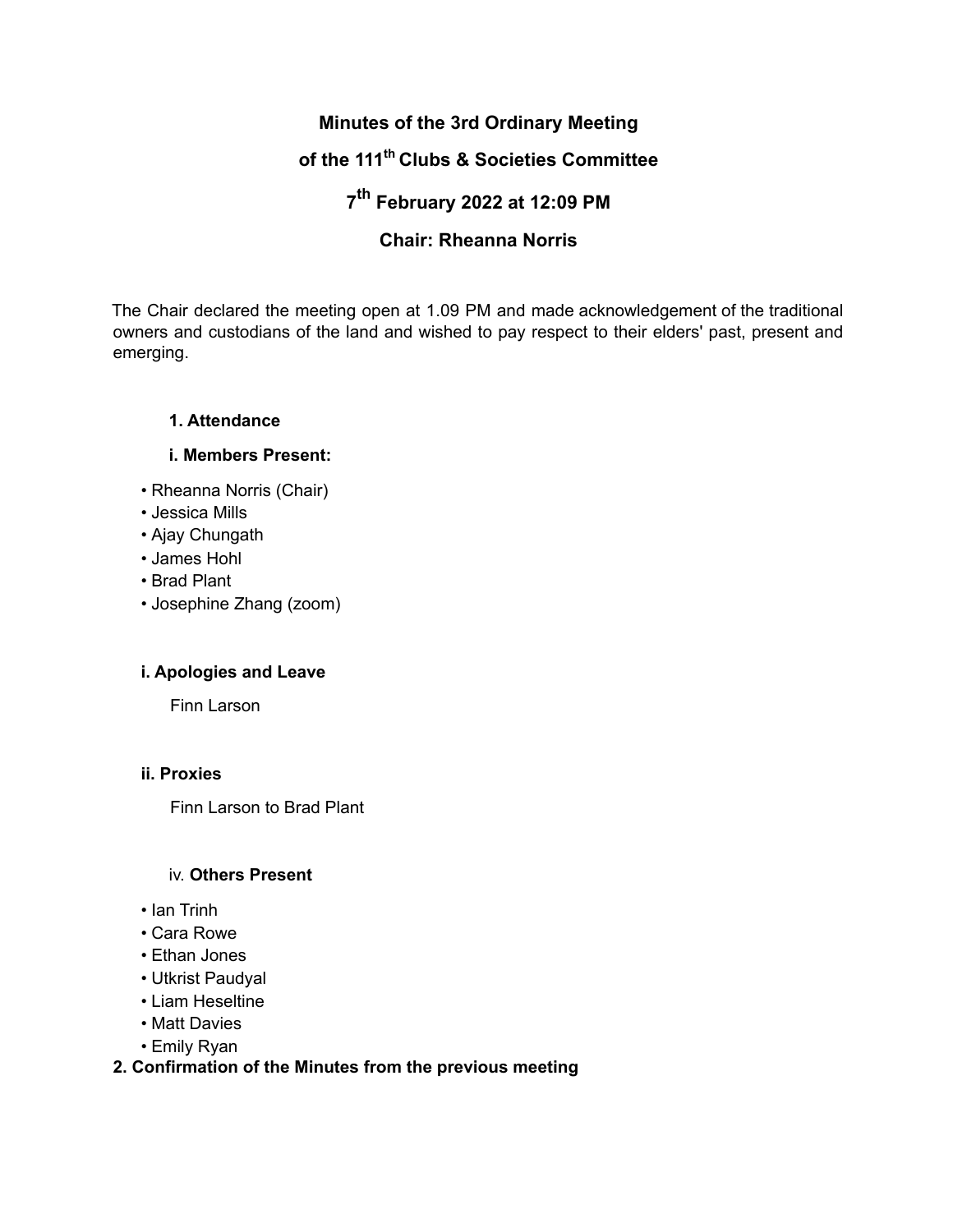# **Amendment**

Brad Plant requested that minutes be changed to reflect that BARS did not approach clubs and rather clubs had approached them.

*It was moved*

THAT THE MINUTES OF THE 2<sup>nd</sup> ORDINARY MEETING OF THE CLUBS & SOCIETIES COMMITTEE BE ACCEPTED.

C&S 111/27 NORRIS/CHUNGATH CARRIED

# **3. Business Arising from the minutes of the previous meeting.**

Nil

# **4. Reports of Elected Officers**

Nil

# **5. Matters arising from the Reports of the Elected Officers**

Nil

# **6. Business which has been proposed**

i) Ian Trinh spoke to has complaint regarding Political Science and International Relations Society He outlined that he had concerns around the current processes with the review of applications by the C&S committee, noting that he hadn't been informed or asked to provide a statement or response given the crossover of aims and objectives. He found out about the potential club once it had been ratified and their IGM was advertised on the Facebook page.

Ian outlined that they are concentrating on more networking, educational and social events this year and there is cross over and similarities with some of these events.

Thirdly, Ian outlined the close relationship they have with the school, even though they are not classed as a faculty club. Ian explained that over the past three years, they have worked with the Graduate School of Governance International Affairs and through that relationship have managed to secure a joint membership with the Australian Institute of International Affairs.

Matt, also from UNSA outlined his concerns regarding another similar society. He explained that they used to do interstate events such as embassy tours. Now with the states reopening, he looks forward to being able to do that again but is unfortunate if another group arises that fills a perceived gap that hasn't been able to be filled in the last 2 years due to the health environment. Observer Cara Rowe asked for clarity as to whether their aims and objectives were too similar,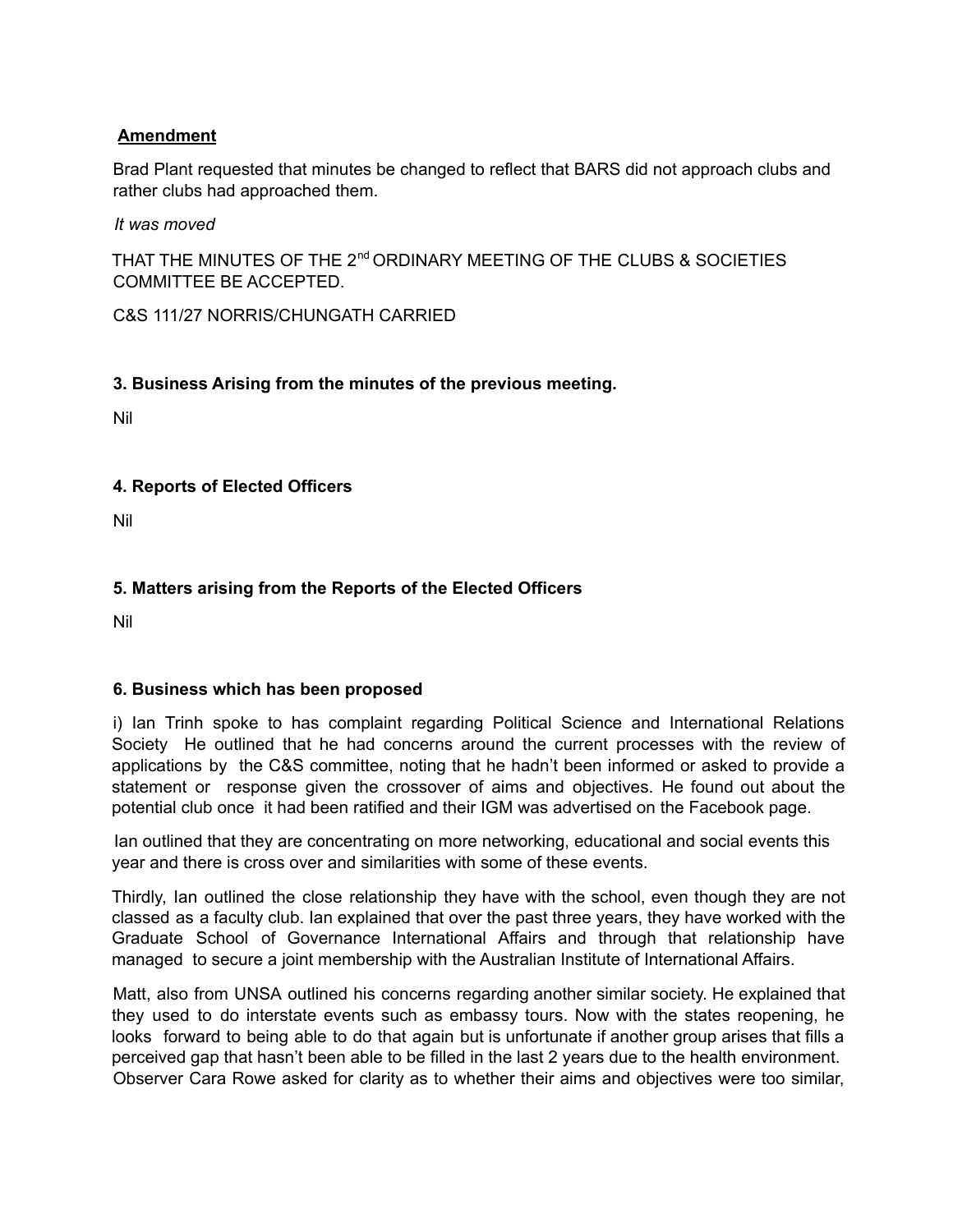or the membership was similar. Ian advised that he hadn't seen or been advised of the aims and objectives of the club so couldn't correctly comment. The committee and Ian review the aims and objectives from the application. Upon review Ian outlined he believe there to be strong cross over particularly in the networking portfolio, as they had a specific careers portfolio, and aim to be better in terms of what is offered and how often providing an example of humanitarian event that that they are running with six other clubs. Ian admitted that they could possibly improve in this area, however their educational portfolio did cover this.

Following a query from Plant, Ian explained that Griffith had approached them about collaborating on an upcoming event. Ian said they agreed to the collaboration as they understood that there were numerous similarities.

After listing several UNSA events, Rowe enquired how UNSA could claim they were running events that were substantially different to model UN events and how can they claim to cater for Political Science students, when last year it appears they have only run model UN events. Ian explained that model UN were easier to run due to the health environment and what Matt had outlined earlier. They have run other events before last year and were keen to continue to do so. Observer Liam Heseltine enquired about their interest in maintaining such a large scope. Liam explained that he believes UNSA clearer had areas of strength and uniqueness and was curious to know why the club were interested in reducing on their scope of events. The UNSA exec affirmed that they were interested in diversifying their events following a question from the Chair.

The UNSA executive had explained that they had unanimously agreed that they believed there was room for a club such as the Political Science and International Science, however the 'International Relations' was where their strength and main objectives lay.

The committee agreed that it was clear where the strength lay with the UNSA and believed there was room for both clubs. There was a brief discussion regarding the process for which ratifications should be conducted and that UNSA and other clubs should have been consulted and the committee would be aware of this moving forward.

The committee asked to review their IGM documents noting that all documents had been received and quorum met. The committee raised concern that their initial aims and objectives listed in their application were now different to those of their constitution. Very notably the committee suggested the removal of the 'political neutrality' was an intentional change from their application, that had not been transparent following the submission of their IGM documents.

A member raised concern about 4.7 in the constitution which stipulated that no two members of T3 can have been previously or at the time of nomination be a member of the executive.

It was moved

THAT THE POLITICAL SCIENCE AND INTERNATIONAL RELATIONS SOCIETY BE AFFILIATED C&S 111/29 NORRIS/CHUNGATH NOT CARRIED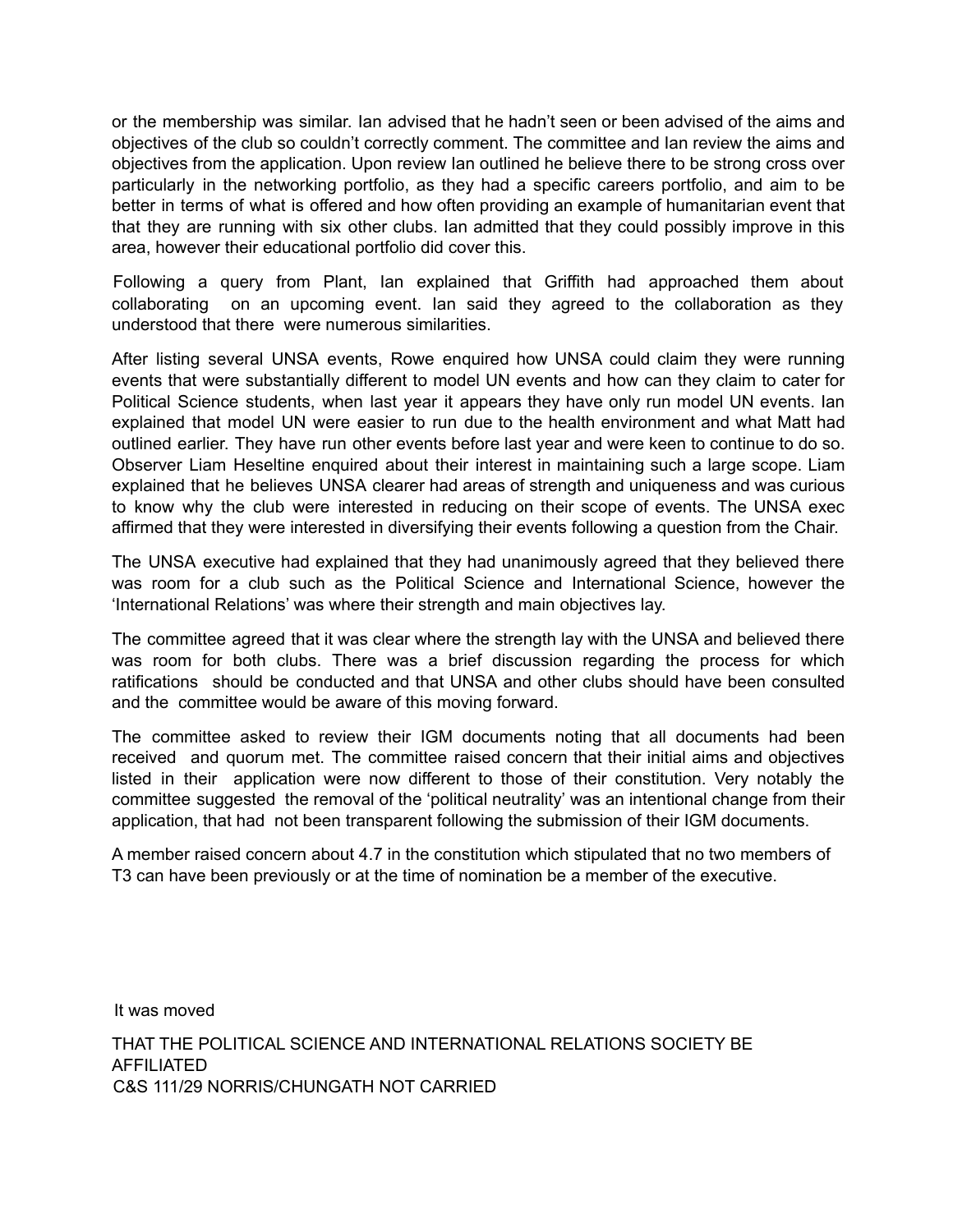#### It was moved

THAT THE POLITICAL SCIENCE AND INTERNATIONAL RELATIONS SOCIETY RE HOLD THEIR IGM A MEETING TO CHANGE THEIR NAME TO EXCLUDE 'INTERNATIONAL RELATIONS', INCLUDE THEIR AIMS AND OBJECTIVES THAT REFLECTED THEIR INITIAL AIMS AND OBJECTIVES AND REVIEW 4.7 IN THEIR PROPOSED CONSTUTUTION.

C&S 111/30 NORRIS/HOHL CARRIED

A [redacted] club representative entered the meeting at 12.29pm. Two other representatives joined online.

#### REMOVAL OF MEMBER FROM A CLUB

An anonymous complaint was received against [redacted] club, regarding the removal of an executive member [redacted] following a media post that had resurfaced.

Rheanna gave an update of the recent SGM whereby the club held a vote to remove the executive member.

A club representative provided an update of the situation agreeing that there was an "oversight by the executive" that the member was not given warning by the secretary specifically, in writing. It is understood that the notice was given by a text message, but not by the Secretary.

The representative explained that following the appointment of the member, the club executive decided to call an informal meeting to outline the expectations for the role "recognizing that the executive member sustains quite a presence on social media and is no stranger to being picked up by the media and being talked about. That was something we (the club) foresaw that we (the club) would be clear about and that we would be sensitive to that as a society". The club further said they wanted to "make clear that the remedy we have at our disposal, particularly for this one, (issue of removal a member) of asking an executive member to step down is they were the subject of controversy due to his actions".

After a controversial social media post, made by the executive member gained media attention, concerns were raised about the potential reputational risk this may cause in relation to sponsorship. "It was a decision of the executive that was material enough and significant enough that a) the executive would want to have this sort of vote on it and that b) it would be a valid vote given that it was reasonably foreseeable that that sort of action could put into jeopardy the image of the society."

Following the media post, some of the club executive met with [redacted] to advise him of the SGM and the vote on his removal as an executive whereby they also gave [redacted] the opportunity to step down voluntarily. The executive member advised he wanted the decision to be voted on. A follow up text message was also sent to the executive member advising him of the meeting.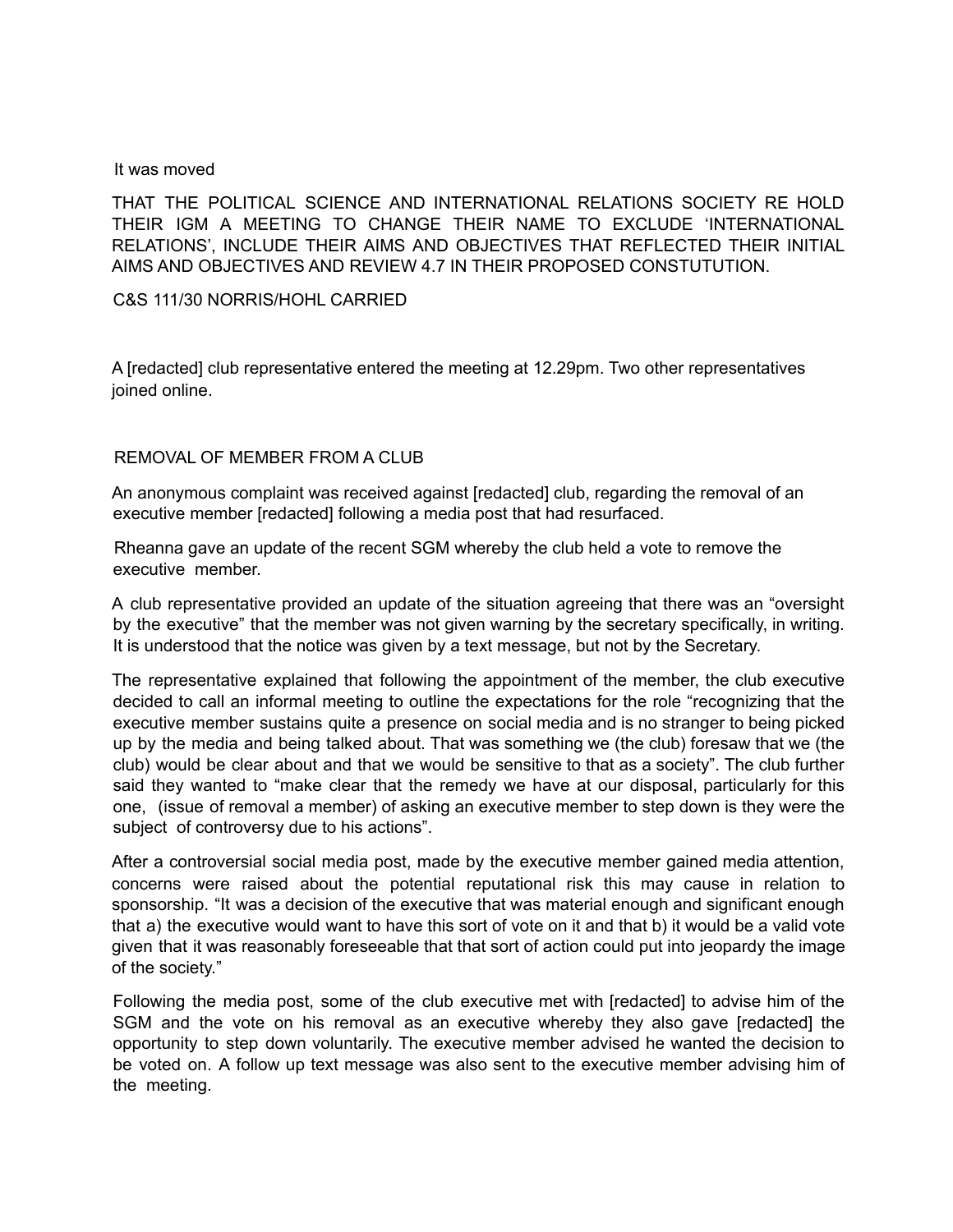The committee source clarification of who had sent the message as the clubs constitution stipulates it must be the Secretary, in writing, within a certain notice period. It was identified that the Secretary had not been the one to give notice.

The club explained that they felt they had issued the member with fair warning (informal meeting) and that the vote had passed at the recent SGM, so may well be the case that the vote pass again should the committee find in favour of the executive member.

It was moved

THAT THE MEETING BE MOVED IN CAMERA

C&S 111/31 NORRIS/PLANT CARRIED

OUT OF CAMERA

It was moved

THAT THE MEETING BE MOVED OUT OF CAMERA

C&S 111/32 NORRIS/MILLS CARRIED

It was moved

THAT THE REMOVAL OF [REDACTED] WAS INVALID AS THE SECRETARY DID NOT PROVIDE NOTICE ACCORDING TO THEIR CONSTITUTION AND THAT IT WAS NOT HELD AT AN EXECUTIVE MEETING. THE COMMITTEE ADVISED THAT THE MEETING WOULD NEED TO BE REHELD.

C&S 111/39 NORRIS/PLANT CARRIED

# **ii) Name change request – Herpetological Society**

The committee reviewed the email from Cameron outlining the request for a name change. The committee reviewed some of the clubs' recent documents including their constitution and AGM documents noting that the club's recent AGM had been inquorate and was therefore invalid. After some discussion regarding other clubs who may have similar objectives to the proposed name change to 'Ecology Society' the committee had no grievance with the change of name.

The committee requested that 21b be updated in their constitution to be less vague.

The committee discussed whether this was an entirely new club as they outlined their membership had changed. If that was the case, they should go through the new application process as clubs cannot simply change their name and aims because they want to. The committee agreed that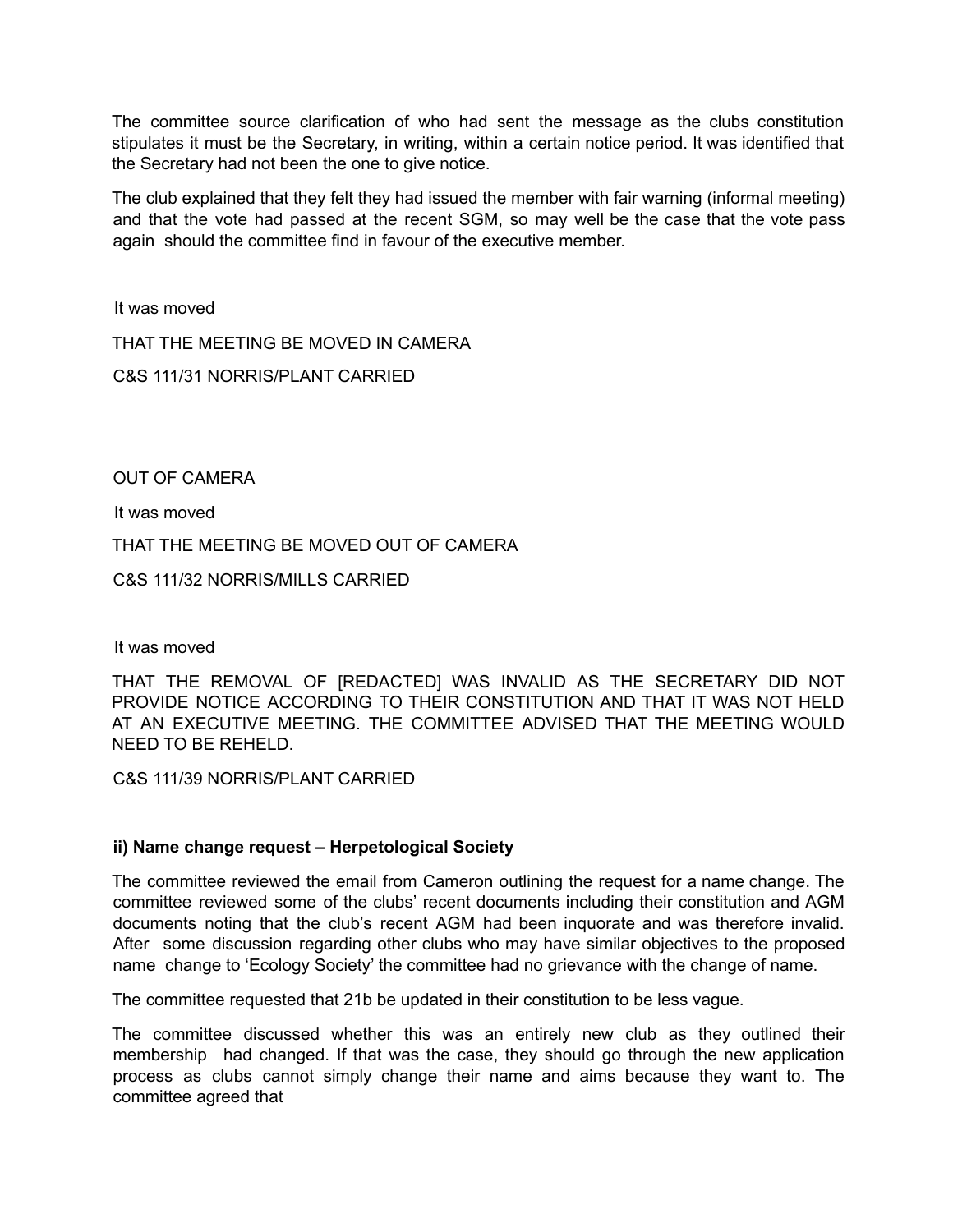given we do not have a specific policy regarding this, that they review the club in its current form and consider requested changes.

#### It was moved

THAT UQ HERPATOLOGICAL SOCIETY RE-HOLD THE SOCIETY'S AGM TO BE QUORATE AND RE-ELECT THEIR 2022 EXEC, WHEREIN THEY RE-HOLD VOTES TO: CHANGE NAME AND CHANGE AIMS TO REFLECT THOSE OF AN ECOLOGY SOCIETY. THE C&S COMMITTEE ALSO REQUESTS THAT AIM 2.i.b) "To educate and inform" TO BE MORE SPECIFIC TO THEIR SOCIETY, AND ALSO SPECIFY A MEMBERSHIP PERIOD IN THEIR CONSTITUTION.

# C&S 111/33 HOHL/NORRIS CARRIED

# **iii) Name change request – Filipino Australian Society**

The committee reviewed the request for the change. Plant asked why they were making their club smaller explaining that changing from The Association of Filipino and Filipino Australians of UQ to UQ Filipino Australian Student Association was narrowing themselves down believing that the Filipino Student Association would be more inclusive. The committee requested they supply further information regarding the change either in writing or were welcome to attend in person at the next meeting.

It was moved

THAT FILOZ PROVIDE A WRITTEN RESPONSE DETAILING THE REASONING FOR THEIR REQUEST

C&S 111/34 NORRIS/PLANT CARRIED

# **iv) Change of category - Buddhist society**

The committee reviewed the request for the Buddhist club to change their category. A member suggested they would need to significantly change their aims and objectives for this to be considered.

It was moved

THAT THE REQUEST BY TABLED SO THE CLUB COME TO THE NEXT MEETING SO THE COMMITTEE CAN BEST UNDERSTAND THE REASONING AND DESIRE FOR THE **CHANGE** 

#### C&S 111/35 PLANT/NORRIS CARRIED **v) Change of responsibility- C&S Committee**

The committee discussed a specific clause in the model constitution – Alteration of Rules 22.2 "However any amendment or addition is valid only if it is registered by the president and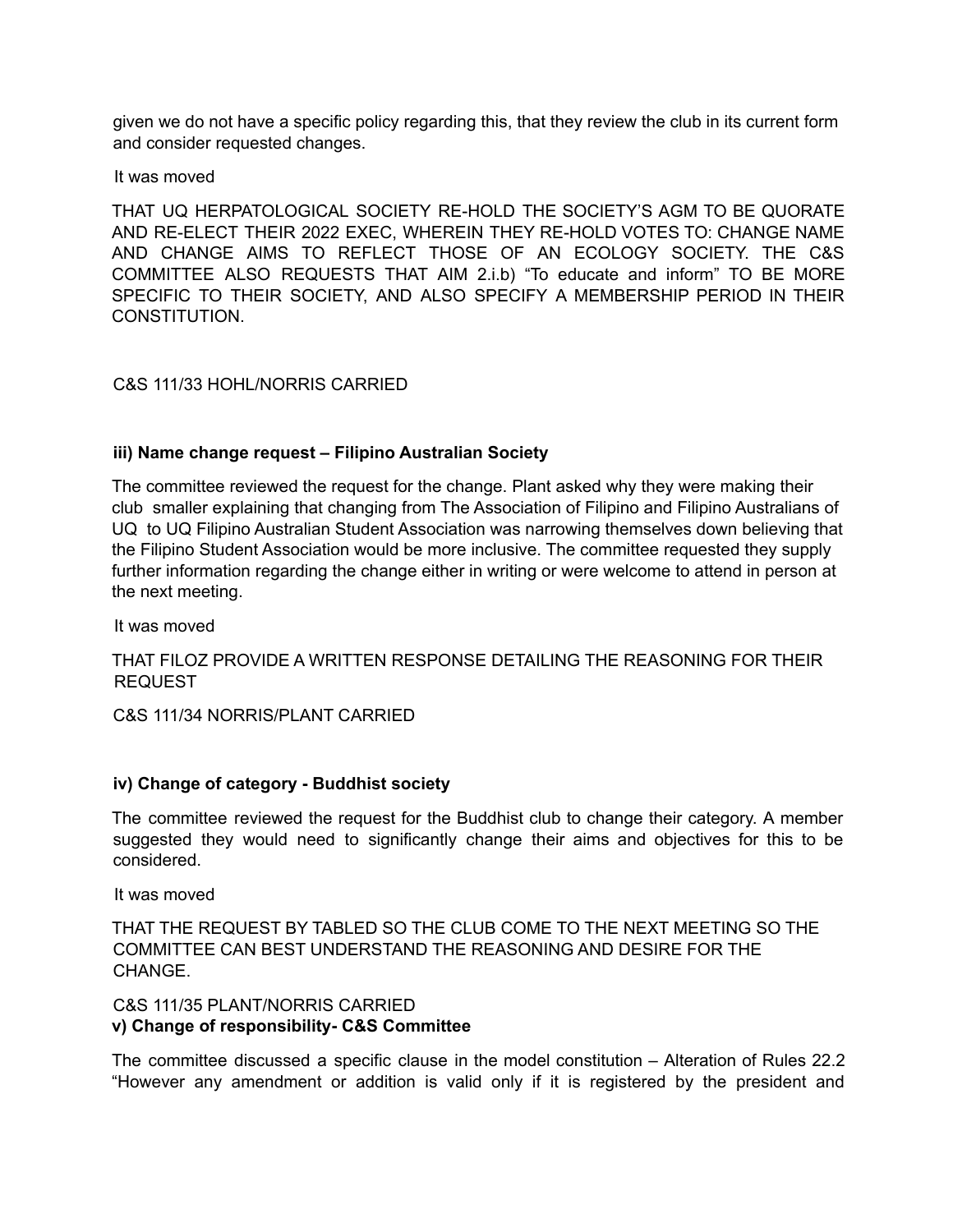approved by the Clubs and Societies Committee" agreeing that it was the club members' responsibility to vote for their constitution and the committee's responsibility to review it should a complaint or

illegal rule change, arise.

It was moved

THAT THE CLUBS AND SOCIETITES COMMITTEE REMOVE THEIR RESPONSIBILITY TO REVIEW EVERY CONSTITIUTIONAL CHANGES TO CLUB CONSTITUTIONS

C&S 111/36 PLANT/NORRIS CARRIED

# **vi) Crypto currency club**

The C&S manager advised that Crypto had requested an extension after not receiving quorum at the second IGM. The committee agreed the club should reapply with another application as this may reflect a lack of interest in the club.

It was moved

THAT CYRPTO RE-SUBMIT AN APPLICATION AN INITIAL APPLICATION AS NO EXTENSION ARE TO BE GIVEN TO REHOLD AN IGM

C&S 111/37 NORRIS/CHUNGATH CARRIED

# **vii) Membership List submission post market day**

The C&S manager enquired about the cut-off date for membership lists. Plant advised he would check previous minutes and advise.

**Action:** Brad to send Emily the confirmed date.

#### **viii) Market Day**

Emily provided a brief update regarding the market day map.

# **7. Ratifications**

Nil

# **8. Disaffiliations**

It was moved THAT TURKIC SOCIETY AND UQ CRIT BE DISAFFILIATED DUE TO NOT SUBMITTING 2021 AGM DOCUMENTS